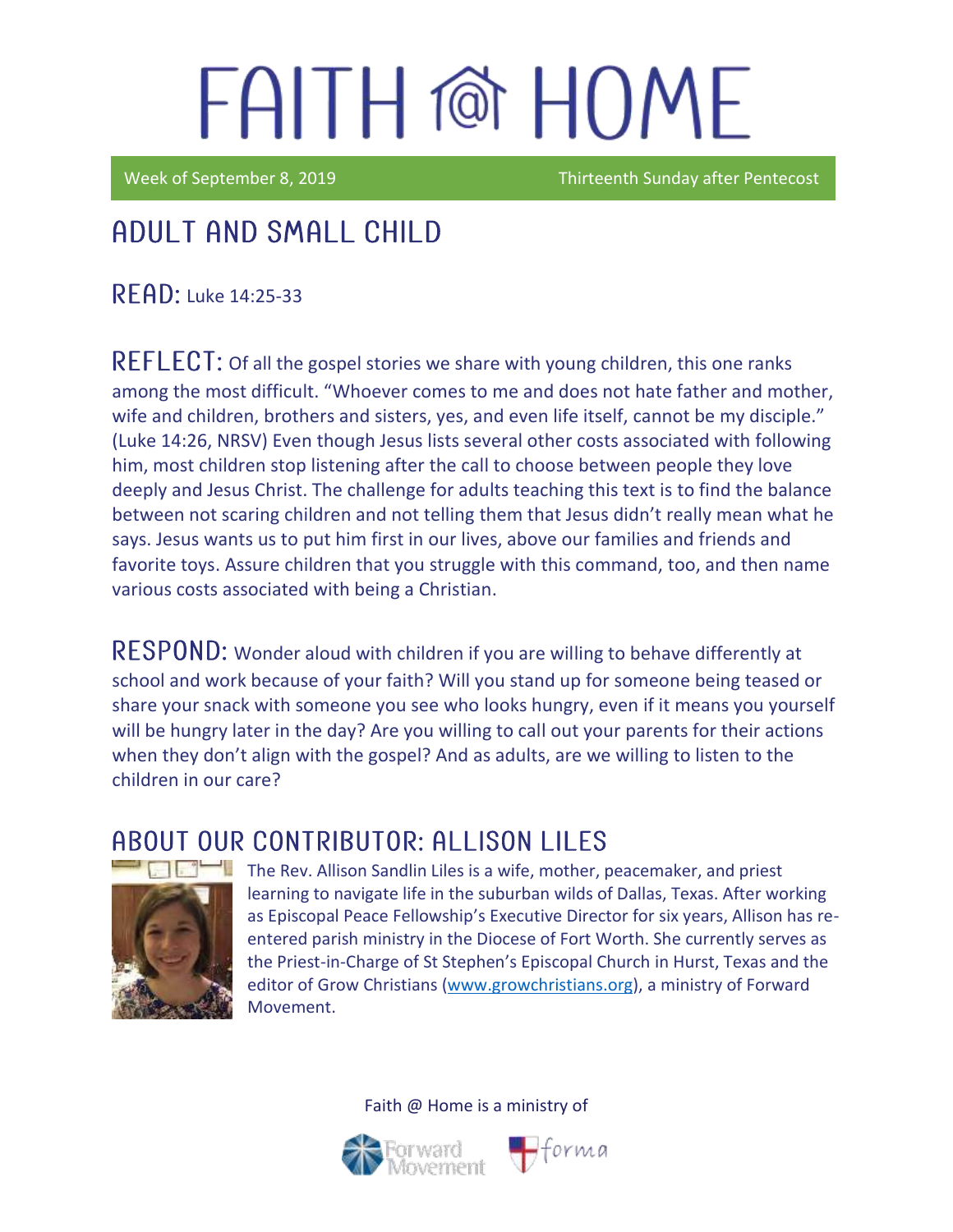Week of September 8, 2019 **Thirteenth Sunday after Pentecost** 

### in the contract of the contract of the contract of the contract of the contract of the contract of the contract of the contract of the contract of the contract of the contract of the contract of the contract of the contrac Adult and elementary

**READ:** Luke 14:25-33

REFLECT: Do you think it is easy or hard to be a follower of Jesus? In this reading from Luke, Jesus tells us that being a true follower may be harder than we think. Being a follower of Jesus means that we need to put aside all of the things that distract us from listening to and following Jesus' teaching. It also means that sometimes we are called to say or do things that are different than what society wants us to do. Putting aside distractions and sharing the good news of Jesus can be very hard to do!

What Jesus is saying to us in this passage is that in order to follow him--to be a true follower-- we have to be willing to make him a part of our everyday life. It's hard work, and sometimes we might say or do things that are not very loving or in the way of Jesus. That is okay! Jesus still loves us and will guide us in the right direction.

RESPOND: Make a wearable reminder that you are a follower of Jesus. On cardstock, heavy paper, or posterboard, draw and cut out a small cross. Decorate the cross however you wish. Then, punch a small hole at the top of the cross and string some yarn through the hole. Wear your cross as a reminder of how you are a true follower of Jesus!

### A BOUT OUR CONTRIBUTOR: VICTORIA HOPPES



Victoria Hoppes is the Camp Director at Waycross Camp and Conference Center and the Youth Ministry Coordinator for the Episcopal Diocese of Indianapolis. She has ministry experience with youth, family, and camping programs at both the parish and diocesan levels. She holds degrees from Texas Lutheran University and Luther Seminary. She also holds a certificate in Youth and Family Ministry from Forma's certificate program. You can follow Victoria on her website, [www.ministryincontext.com,](http://www.ministryincontext.com/) or on social media (@vlhoppes).



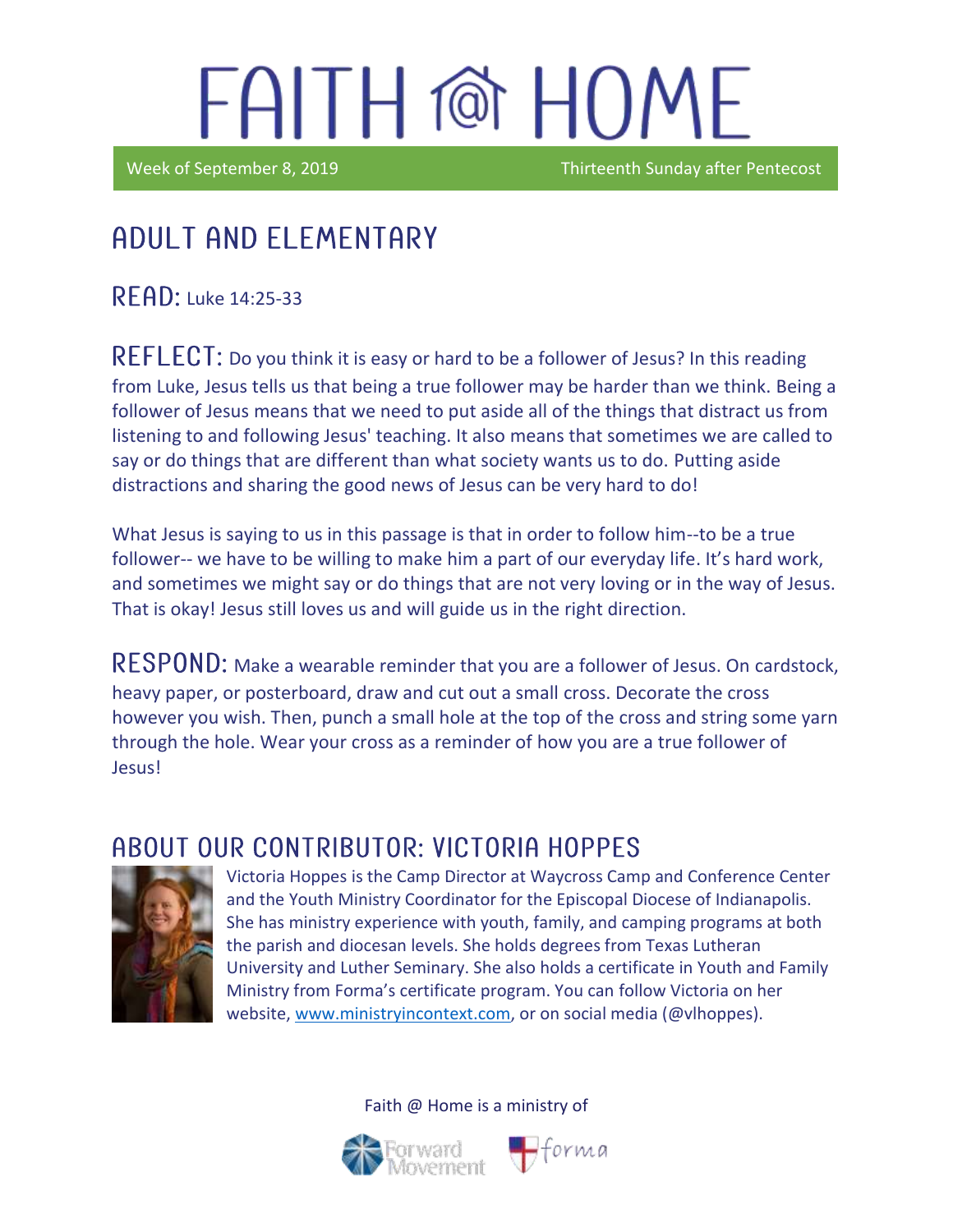Week of September 8, 2019 Thirteenth Sunday after Pentecost

## Adult and youth

READ: Luke 14:25-33

in the contract of the contract of the contract of the contract of the contract of the contract of the contract of the contract of the contract of the contract of the contract of the contract of the contract of the contrac

REFLECT: Jesus describes to the large crowds who were traveling alongside him and his disciples the costs of being a disciple, or true follower. He uses the word "hate" to describe one's relationship with their family and life as a requirement to becoming a disciple. Jesus continues saying that it is hard to put aside activities we have already started or put energy into. Jesus finishes saying that the people listening to him could not become disciples without giving up all our possessions.

For some of us, not completing an assignment or an activity would be near impossible. For others, getting permission to put something aside sounds liberating. But Jesus is asking if you willing to leave everything that is comfortable, everything that you know and perceive as normal. Jesus is saying that you have to be willing to lose your family, friends, and opportunities for which you were excited before you can truly follow him as a disciple.

RESPOND: Take a sheet of paper and design your own garage sale. In that garage sale, put out all of the things you own. Also, place your hopes and dreams, your friends, and your family. What are the hardest items or people for you to put aside to be a true disciple of Jesus? Why? What would you be gaining if you did give everything up?

#### ABOUT OUR CONTRIBUTOR: WALLACE BENTON



Wallace Benton serves as the Assistant to the Rector for Youth Ministries at St. David's Episcopal Church in Roswell, GA. He's been fortunate to have grown up in the Episcopal Church and became interested in youth ministry after volunteering with his former youth program after college. Wallace has worked diocesan retreats and activities such as New Beginnings and Happening. Currently, he is the lay director for New Beginnings in the Diocese of Atlanta. He is also a member of the Episcopal Youth Ministry in ATL podcast (which you should check out immediately!).